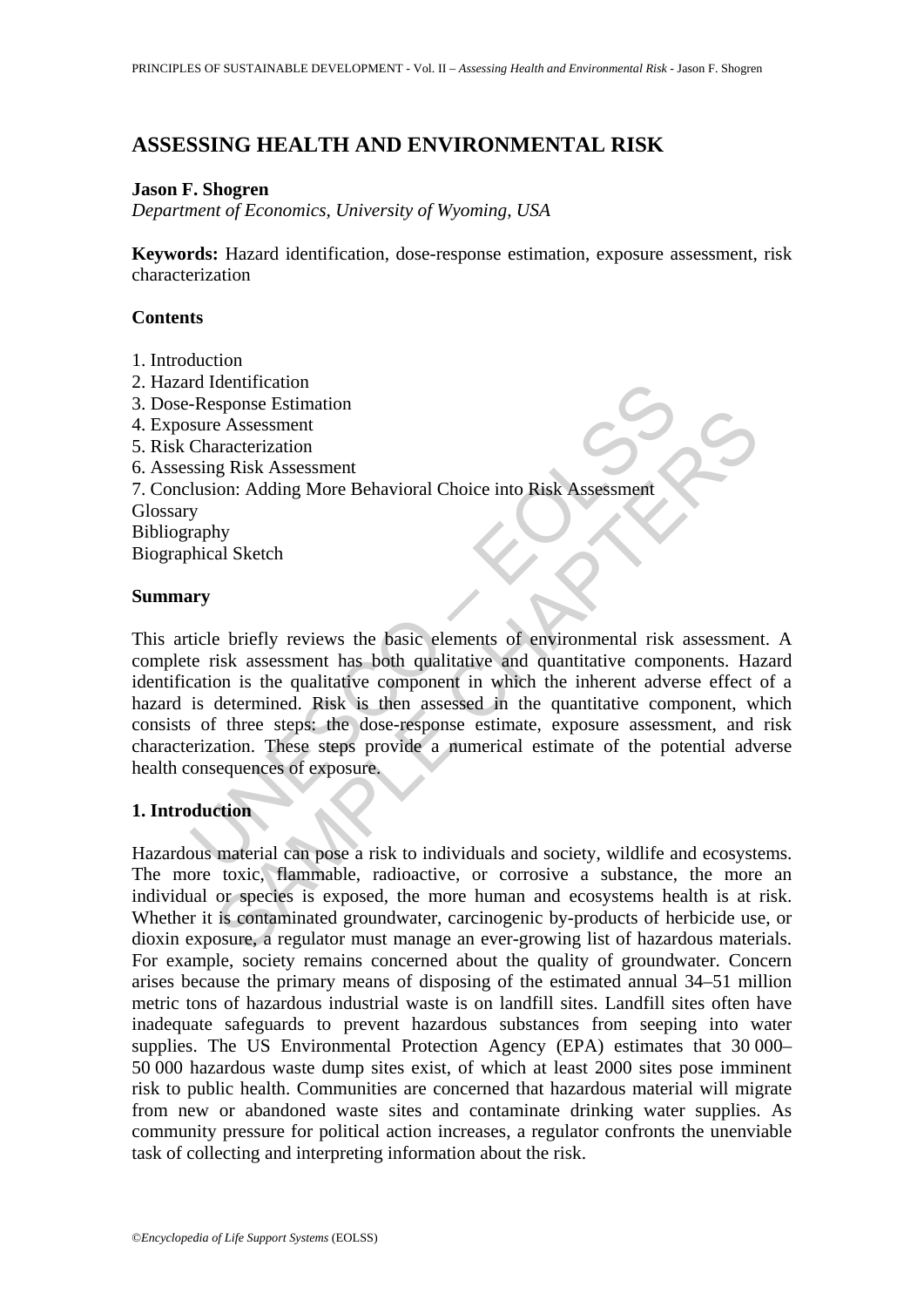The task of regulating risk can be overwhelming. Among other duties, a regulator must coordinate and interpret information on the nature of the risk, assess the scientific accuracy of the information, transform public hysteria into a well-reasoned community dialogue, and determine the economic feasibility of reducing a risk to an acceptable level. Obviously, the regulator cannot do this alone. To aid the regulator, the general field of risk analysis has evolved. Environmental risk analysis is a loose network of research disciplines, including toxicology, radiology, epidemiology, geology, chemistry, atmospheric sciences, engineering, economics, psychology, philosophy, and management science (which collects and interprets information on differing aspects of risk). The technical, economic, psychological, ethical and policy information is then passed to the regulator. To substantiate a regulatory decision, a regulator must understand both the insights and limitations of risk analysis information.

How should this environmental risk be assessed? Environmental risk can be defined by two basic elements—the likelihood that an unfavorable event will occur, and the severity of the event if realized. Historically, researchers have defined risk as when a person can assign a probability to the chance that an event will occur. In contrast, uncertainty existed when a person could not or would not assign odds on any events. The majority view in the current literature is to treat risk and uncertainty as synonymous.

and bout the misgins and infinations of itsk analysis information.<br>
solud this environmental risk be assessed? Environmental risk car<br>
sic elements—the likelihood that an unfavorable event will of<br>
of the event if realized d this environmental risk be assessed? Environmental risk can be define<br>elements—the likelihood that an unfavorable event will occur, and<br>the event if realized. Historically, researchers have defined risk as who<br>assign a p The first step of risk analysis is risk assessment. This is an attempt to quantify the relationship between exposure, the probability of exposure, and the likely influence on public health and safety in terms of morbidity and mortality. Risk assessment estimates the likelihood of adverse health consequences from exposure to an environmental hazard. Risk assessment is an explicit, orderly, and rigorous technique for dealing with complex issues in determining whether a hazard exists, and the potential adverse effects of that hazard. Although uncertainties exist due to limited data and imperfectly understood dose-response relations, risk assessment categorizes the available evidence so that regulators have better information for environmental risk management.

A complete risk assessment has both qualitative and quantitative components. Hazard identification is the qualitative component in which the inherent adverse effect of a hazard is determined. The qualitative assessment examines the likelihood that a hazard is a human carcinogen, mutagen, or developmental toxin. Note that risk is not actually assessed by hazard identification. Rather the question to be answered is whether it is correct to infer that adverse effects occurring in one setting can be transferred to another setting.

Risk is actually assessed in the quantitative component, which consists of three steps: the dose-response estimate, exposure assessment, and risk characterization. These steps provide a numerical estimate of the potential adverse health consequences of exposure. Given the uncertainties in the evidence, a numerical estimate of risk is not to be taken as a magical number. Rather, the risk estimate is to be presented as just an estimate that is conditional on assumptions and scientific judgment.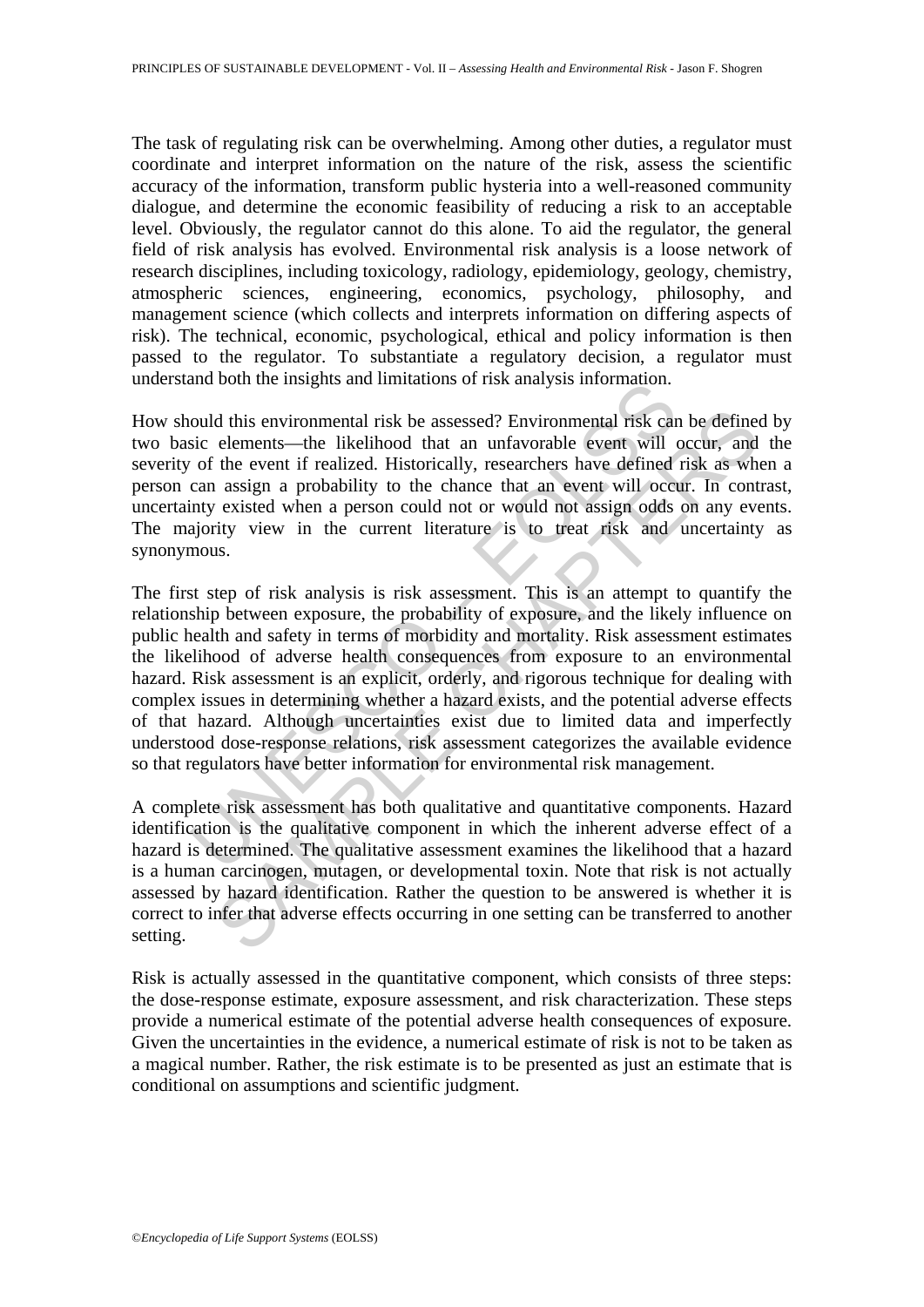- -
- -
- -

# TO ACCESS ALL THE **12 PAGES** OF THIS CHAPTER, Visit: [http://www.eolss.net/Eolss-sampleAllChapter.aspx](https://www.eolss.net/ebooklib/sc_cart.aspx?File=E1-46A-04-01)

#### **Bibliography**

, Finch S., Lipfert F., and Yu Q. (1997). Comparing estimates of the effects contaility obtained using different regression methodologies. *Risk Analysts* alternative models to predict how air pollution affects the chance Baxter L., Finch S., Lipfert F., and Yu Q. (1997). Comparing estimates of the effects of air pollution on human mortality obtained using different regression methodologies. *Risk Analysis* **17**, 273–278. [A review of alternative models to predict how air pollution affects the chance of death.]

Environs Corporation (1986). *Elements of Toxicology and Chemical Risk Assessment*. Washington, DC: Environs. Corporation. [A review of the techniques and tools of risk assessment.]

Fischoff B., Watson S., and Hope C. (1984). Defining risk. *Policy Sciences* **17**, 123–139. [A discussion on how the definition of risk is not as direct as might be thought.]

Haimes Y. (1998). *Risk Modeling, Assessment, and Management*. Wiley Series in Systems Engineering. New York: John Wiley and Sons. [An excellent review of the engineering and decision sciences behind risk analysis.]

Kaplen S. and Garrick B. (1981). On the quantifiable definition of risk. *Risk Analysis* **1**, 11–27. [An early discussion on how and what to quantify when discussing risk.]

Kates R. W. (1978). *Risk Assessment of Environmental Hazard*. New York: John Wiley and Sons. [A early review of the tools and techniques of risk assessment.]

Lave L. and Bayvanyos T. (1998). Risk analysis and management of dam safety. *Risk Analysis* **18**, 455– 462. [A case study of how to use risk analysis to evaluate dam safety.]

Lowrance W. (1976). *Of Acceptable Risk*. Los Altos: Wm. Kaufman, Inc. [An in-depth discussion on what risk means and what society should accept as a "safe" level of public and private risk.]

Machina M. (1983). *The Economic Theory of Individual Behavior Toward Risk*, Report No. 433. Stanford: Center for Research and Organizational Efficiency, Stanford University. [An overview on the theory of decision making under risk.]

nch S.. Lipler F., and Yu Q. (1997). Comparing estimates of the effects of air pollution<br>sliity obtained using different regression methodologies. *Risk Analysis* 17, 273–278<br>matrix-mative models to predict how air pollut McKone T. and Kastenburg W. (1986). Application of multimedia pollutant transport models to risk analysis. *Pollutants in a Multimedia Environment*, ed. Y. Cohen, pp. 167–190. New York: Plenum Press. [An examination of how to integrate different models capturing the transport of chemicals through different media.]

North W. and Yosie T. (1987). Risk assessment: what it is; how it works. *EPA Journal* **13** (9), 13–15. [A brief overview on the what and why of risk assessment matters for decision making.]

Ricci P., Sagen L., and Whipple C. eds. (1984). *Technological Risk Assessment*. The Hague: Martinus Nijhoff Publishers. [An overview on how to do a risk assessment.]

Ruckelshaus W. (1984). Risk in a free society. *Risk Analysis* **4**, 157–162. [An excellent discussion on why risk management matters by the first administrator of the US Environmental Protection Agency.]

Starr C. (1969). Social benefit vs. technological risk. *Science* **165**, 1232–1238. [A classic discussion on the nature of voluntary versus involuntary risk.]

US National Academy of Sciences. (1983). *Risk Assessment in the Federal Government Managing the Process*. Washington, DC: National Academy Press. [The US definition on how to do risk assessment and risk management, and why they should be separated.]